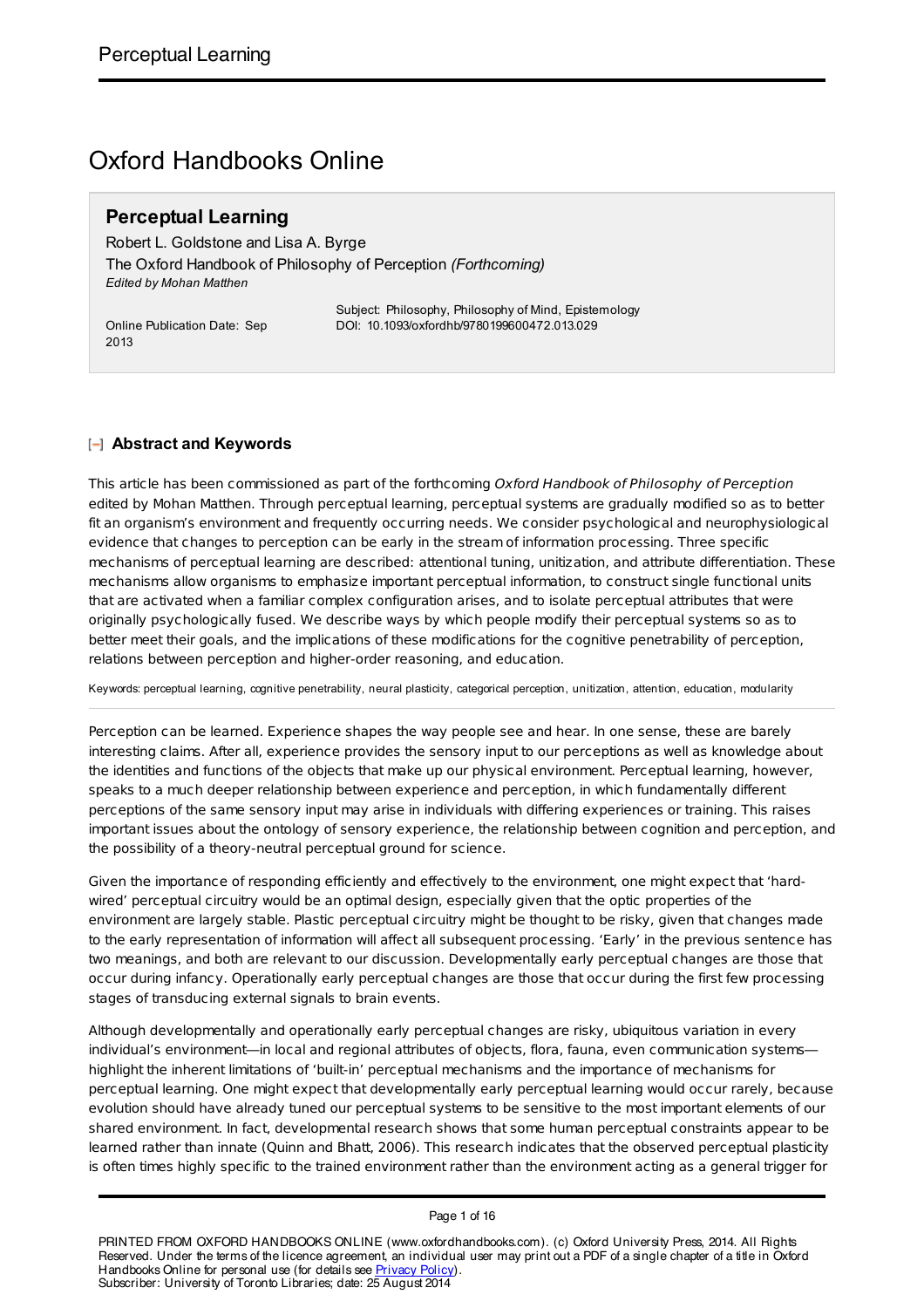the maturation of the perceptual system. For example, 4-month old infants develop perceptual representations for specific configurations of visual elements that co-occur (Needham et al., 2005).

Furthermore, work in animals (Blakemore and Cooper, 1970) has shown that the absence of environmental regularities (such as horizontally orientated features) early in development can result in the lack of neurons dedicated to these features in the primary visual cortex, and insensitivity to these regularities in adulthood demonstrating the importance of perceptual learning in establishing even the core structures on which perception is built. The importance of a mechanism for integrating past visual experience with 'hard-wired' circuitry is underscored by what we might consider to be the functional utility of perception, 'to produce the best current interpretation of the visual scene in light of past experience either of ourselves or of our ancestors' (Crick and Koch, 1995).

In what follows, we will consider changes to the organization of a sensory object into elements or relatively longlasting changes to one's sensitivity to elements to be perceptual changes. While some researchers argue that changes of attention to stimulus elements should be considered pre- or post-perceptual (Pylyshyn, 1999), habitual attention to task relevant features leads to their perceptual sensitization, and affects how the objects are subjectively perceived (see MacPherson, 2012 for a theoretical analysis of some of the evidence for this) as well as perceptual discriminations that one can make (Goldstone, 1994).

#### **1 Individual Differences, Individual Similarities, and the (Im)penetrability of Perception**

The role of past experience in shaping the perceptual system suggests the possibility of substantial individual differences in perception. The tailoring of perceptual systems to individuals' situations raises the concern of unconstrained cognitive penetration. Cognitive penetration of central system beliefs and goals on perception occurs if perceptions can differ by virtue of people having different beliefs or goals.

Some researchers argue that cognitive penetrability does not in fact occur (Pylyshyn, 1999, 2003). Such cognitive penetrability of perception might entail that there is no neutral perceptual ground upon which scientific theory can be verified (Fodor, 1984; see also Chapter VII.2 by Susanna Siegel and Nico Silins), raising the spectre of relativistic theories of meaning. If what we see depends on what we believe, then how can scientists from different paradigms use perceptual evidence to adjudicate in favour of one theory or another?

One answer to these concerns has been to claim that perceptual learning is 'data-driven or task-driven', and not 'theory-driven', meaning that it is the stimulus properties that determine perceptual learning not antecedent beliefs regarding the 'intentional stance' of these stimulus properties. This therefore constitutes only an *indirect* cognitive penetrability of perception (via allocation of focal attention to spatial locations in the stimulus). Because in principle, scientists with unequal perceptual learning (but similar perceptual circuitry and scientific training) can receive instructions in how to allocate their attention and therefore obtain an equal perceptual basis, this indirect cognitive penetrability of perception is not problematic for the existence of a theory-neutral perceptual ground, and this dispels relativistic concerns (Raftopoulos, 2001).

However, there is reason to think that perceptual learning is sometimes theory-driven. There is an important sense in which certain early visual algorithms (e.g. edge detection) are not directly trainable, and it is certainly not the case that all information influences all processing at all levels. Nevertheless, there are so many ways of guiding perception according to one's goals, that to say that top-down information cannot influence a small stage of early vision seems overly scholastic—because the functional consequence is of cognitive, theory-driven, influence on perception. For instance, one might deform the stimulus input by pushing on one's eye, which changes the character of the stimulus data—a theory-laden influence on the stimulus array, which then produces changes in 'data-driven' selective attention. In subsequent sections of this chapter, we consider other evidence on how tasks and goals influence how perceptual systems adapt.

Furthermore, this argument for an across-the-board denial of theory-laden influences on perception seems to presuppose that perceptual systems are essentially identical apart from perceptual learning. However, habitually executed tasks cause not only particular sensory features to be selectively attended to, but also feature creation (Schyns et al., 1998). Feature creation involves creating new perceptual organizations of sensations. For example, brightness and saturation, two components of colour, are psychologically fused for most people in that it is difficult

#### Page 2 of 16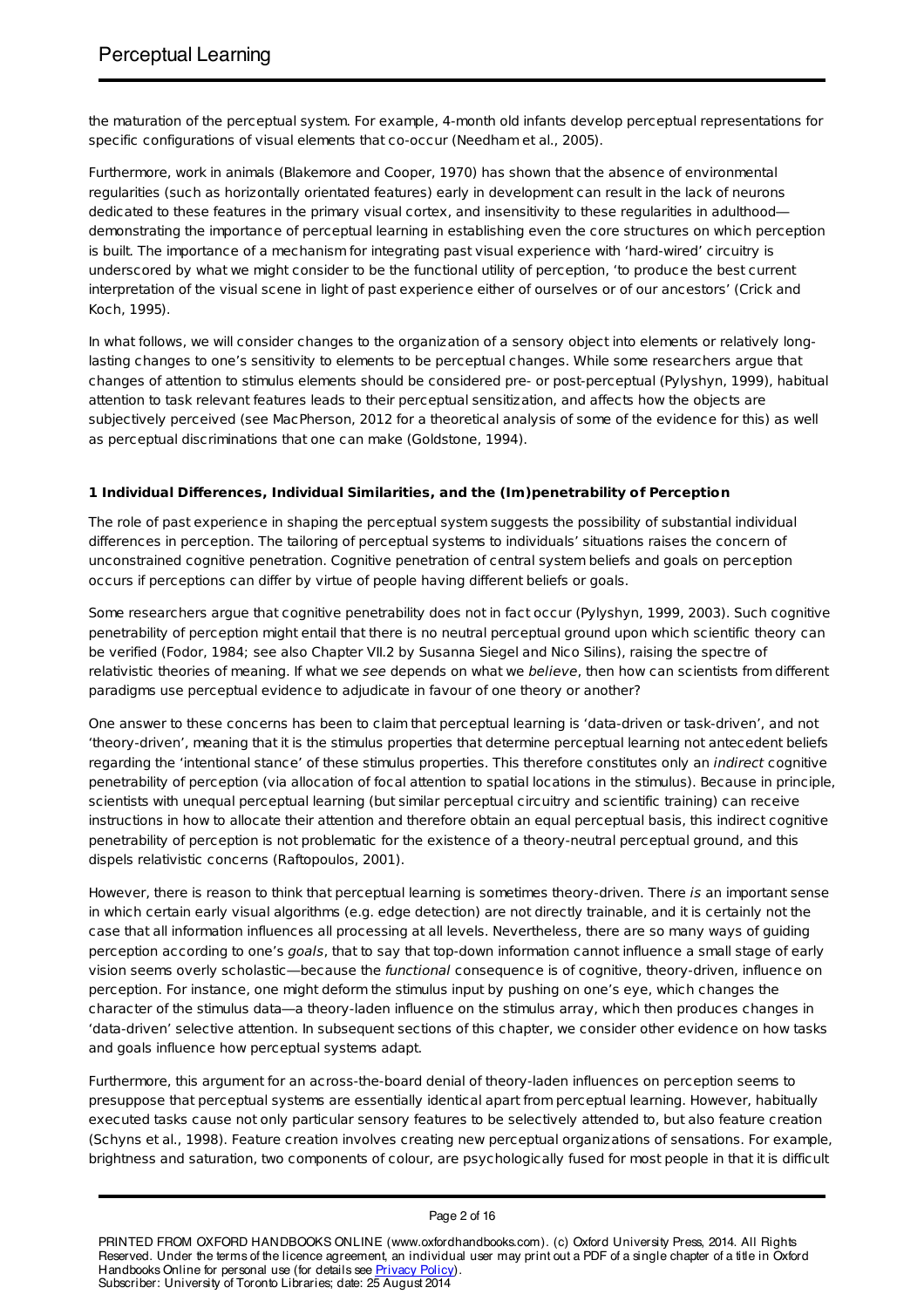to attend to one of these components without attending to the other. However, sufficient experience with isolating out colour components can lead colour experts to create psychological dimensions that can be selectively attended to (Burns and Shepp, 1988). Perceptual learning that requires allocating attention to previously created features can count as theory-driven perceptual learning given the importance of goals and tasks on the original construction of perceptual features. It is important to distinguish between the role of goals in shaping perception over a long time course and the role of goals in shaping one's moment-to-moment perception without permanently changing a perceptual system. Here we are focusing on the former kind of goal-dependence. Given the developmental evidence, it seems likely that much of perceptual learning builds upon previously created perceptual building blocks. Pylyshyn (1999, 2003) grants that cognition can shape the operation of vision into certain 'compiled transducers', computational routines that become automatized through practice and eventually become encapsulated as part of the early vision system itself. Although this diachronic change does not count as direct cognitive penetrability of perception, it entails that people with different experiences could have fundamentally different perceptual systems. This, in turn, is problematic for claims that equivalent training can equalize perceptual differences among scientists, and consequently problematic for the existence of a theoryneutral perceptual ground.

Given the ubiquity of top-down influences on perception (even on ostensibly 'early' visual processes, e.g. Chen and Zhou, 2011), some have questioned the value of drawing a firm boundary between perception and cognition at all (Goldstone and Barsalou, 1998; Barsalou, 1999). While we will not defend the radical claim of continuity between perception and cognition here, gross anatomical considerations do indicate that when one brain region X sends feed-forward information to region Y, there are typically dense recurrent connections from Y to X.

A theory-neutral foundation for perceptual processes is unlikely to exist in practice, either at a low level or a high one because, for example, novices and bird experts perceive the same birds differently, even given the sameretinal input (Gauthier et al., 2010). However, this does not preclude the lack of such a shared basis in principle, given common training experiences. While there are striking differences in individuals' perceptual processes due to their experiences, the process by which perceptual systems change with experience is largely shared across individuals. In other words, providing equivalent perceptual learning opportunities generally produces equivalent perceptual changes. (See Olshausen and Field, 1996, for one model, though on an evolutionary time scale.) This shift from a first-order to second-order invariant across people grants that equivalent perceptual learning opportunities involve more than just data-driven perceptual learning. By questioning a strict boundary between perception and conception, we can suppose that with shared communication, a shared familiar world of physical objects, shared scientific and perceptual training, and shared developmental trajectories, the shared perceptualcognitive basis is probably 'neutral enough' for successful scientific communication (Swoyer, 2003).

### **2 Evidence and Rationale for Early Loci of Perceptual Change**

During learning, changes to the human perceptual system occur at multiple stages in the information processing stream. There is general consensus that changes to earlier, more peripheral stages of processing are more unambiguously identifiable as 'genuine' cases of perceptual learning compared to later, more central stages. This belief hinges on the assumption that later stages of information processing in the brain may not reflect perceptual processes that are uncontaminated by context and experience. There is evidence, however, that learning and context influence even relatively early stages of perceptual processing. This evidence is based on both neuroscience and functional behaviour.

### **Neurological evidence for early changes to perception**

Neurologically speaking, changes to early-to-middle stages of visual processing have been implicated in the development of expertise. Electrophysiological recordings of dog and bird experts show enhanced electrical activity at 164 milliseconds after the presentation of dog or bird pictures (Gauthier et al., 2010). Practice in discriminating small motions in different directions significantly alters electrical brain potentials that occur within 100 milliseconds of the stimulus onset (Fahle, 1994). These electrical changes are centred over the part of the visual cortex primarily responsible for motion perception (the medial temporal visual area, MT), suggesting plasticity in early visual processing. Furmanski et al. (2004) used functional magnetic resonance imaging (fMRI) to measure brain activity before and after one month of practice detecting hard-to-see oriented line gratings. Training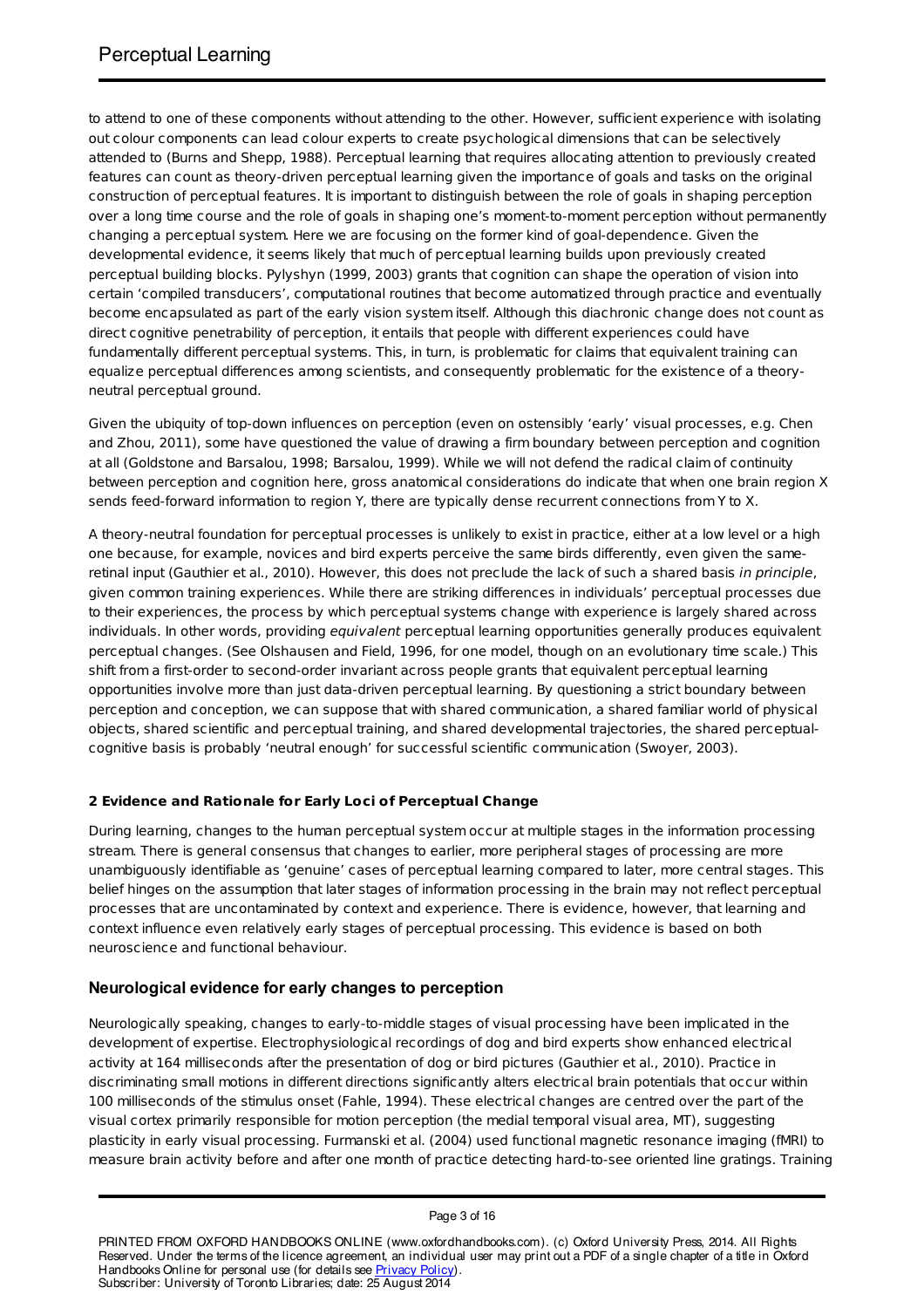increased V1 response for the practised orientation relative to the other orientations, and the magnitude of V1 changes were correlated with detection performance. Bao et al. (2010) trained human subjects for one month to detect a diagonal grating, and found EEG differences in V1 for trained versus untrained orientations within 50–70 milliseconds after the onset of the stimulus. The rapidity of the EEG difference, combined with the demanding nature of the primary behavioural task during testing make it unlikely that the earliest EEG differences were mediated by top-down feedback from higher cortical levels. In the somewhat later visual area V4, single-cell recording studies in monkeys have shown activity changes of cells in early visual cortex (Yang and Maunsell, 2004). Individual neurons with receptive fields overlapping the trained location of a line orientation discrimination developed stronger responses, and more narrow tuning, to the particular trained orientation, compared with neurons with receptive fields that did not fall on the trained location.

In the auditory modality, Weinberger (1993) describes evidence that cells in the primary auditory cortex become tuned to the frequency of often-repeated tones. Training in a selective attention task produces differential responses as early as the cochlea (Puel et al., 1988). This amazing degree of top-down modulation of a peripheral neural system is mediated by descending pathways of neurons that project from the auditory cortex all the way back to olivocochlear neurons, which directly project to outer hair cells within the cochlea—an impressively peripheral locus of modulation.

More generally, we do not find it particularly productive to ask the question of 'How early does perception change due to learning?' because it is clear that prior learning affects sensory processing even before sensory processing begins. In particular, learning influences how objects will impinge upon our sensory organs. In many cases, perceptual learning involves acquiring new procedures for actively probing one's environment (Gibson, 1969), such as learning procedures for efficiently scanning the edges of an object (Salapatek and Kessen, 1974). The result is that adults look at objects differently than children, and experts look at objects differently than novices; and since each fixates objects differently, the visual patterns that fall on an observer's retina vary with experience. Perceptual changes are found at many different neural loci and a general rule seems to be that earlier brain regions are implicated in finer, more detailed perceptual training tasks (Ahissar and Hochstein, 1997).

The claim for widespread neural plasticity in brain regions related to perception should not be interpreted as an argument for the equipotentiality of brain regions for implementing modifications to perception. Evidence for plasticity at the earliest visual processing area of the cortex, V1, remains controversial (Crist et al., 2001; Kourtzi and DiCarlo, 2006). Some of the observed activity pattern differences in V1 may be attributable to top-down influences after a first forward sweep of activity has passed. However, the very presence of large recurrent connections from more central to more peripheral brain regions attests to the evolutionary importance of tailoring input representations to one's tasks. Properties of V1 cells depend on the perceptual task being performed and experience, in the sense that neurons respond differently to identical visual patterns under different discrimination tasks and with different experiences. Moreover, these top-down influences are seen from the onset of neural response to a stimulus (Li et al., 2004). The perceptual change, thus, is early both in the information processing stream of the brain and chronometrically.

One common source of evidence for an early neural locus for perceptual learning has been observations of surprisingly limited transfer of learning. Training on simple visual discriminations often does not transfer to different eyes, to different tasks, to different spatial locations (Shiu and Pashler, 1992), or to different viewing distances (Huang et, 2011). The customary interpretation of these narrow degrees of generalization is that early perceptual detectors tend to have narrow and small receptive fields, and that downstream detectors have larger receptive fields. So, if narrow generalization is found, it is likely to be driven by the earlier detectors. In truth, changes to perceptual systems are found at multiple stages during perceptual processing (Ahissar and Hochstein, 1997), with some kinds of perceptual learning being mediated by more general and strategic changes. Accordingly, perceptual learning is not as restricted as one might suspect according to a 'data-driven' account in which perceptual change is accomplished by a perceptual process being passively imprinted upon by environmental stimuli. A role for strategic adaptation is also suggested by the finding that limited generalization of perceptual learning can be greatly reduced by giving observers a small amount of training at the transferred direction or location (Xiao et al., 2008).

### **Functional evidence for early changes to perception**

PRINTED FROM OXFORD HANDBOOKS ONLINE (www.oxfordhandbooks.com). (c) Oxford University Press, 2014. All Rights Reserved. Under the terms of the licence agreement, an individual user may print out a PDF of a single chapter of a title in Oxford Handbooks Online for personal use (for details see **Privacy Policy**). Subscriber: University of Toronto Libraries; date: 25 August 2014

Page 4 of 16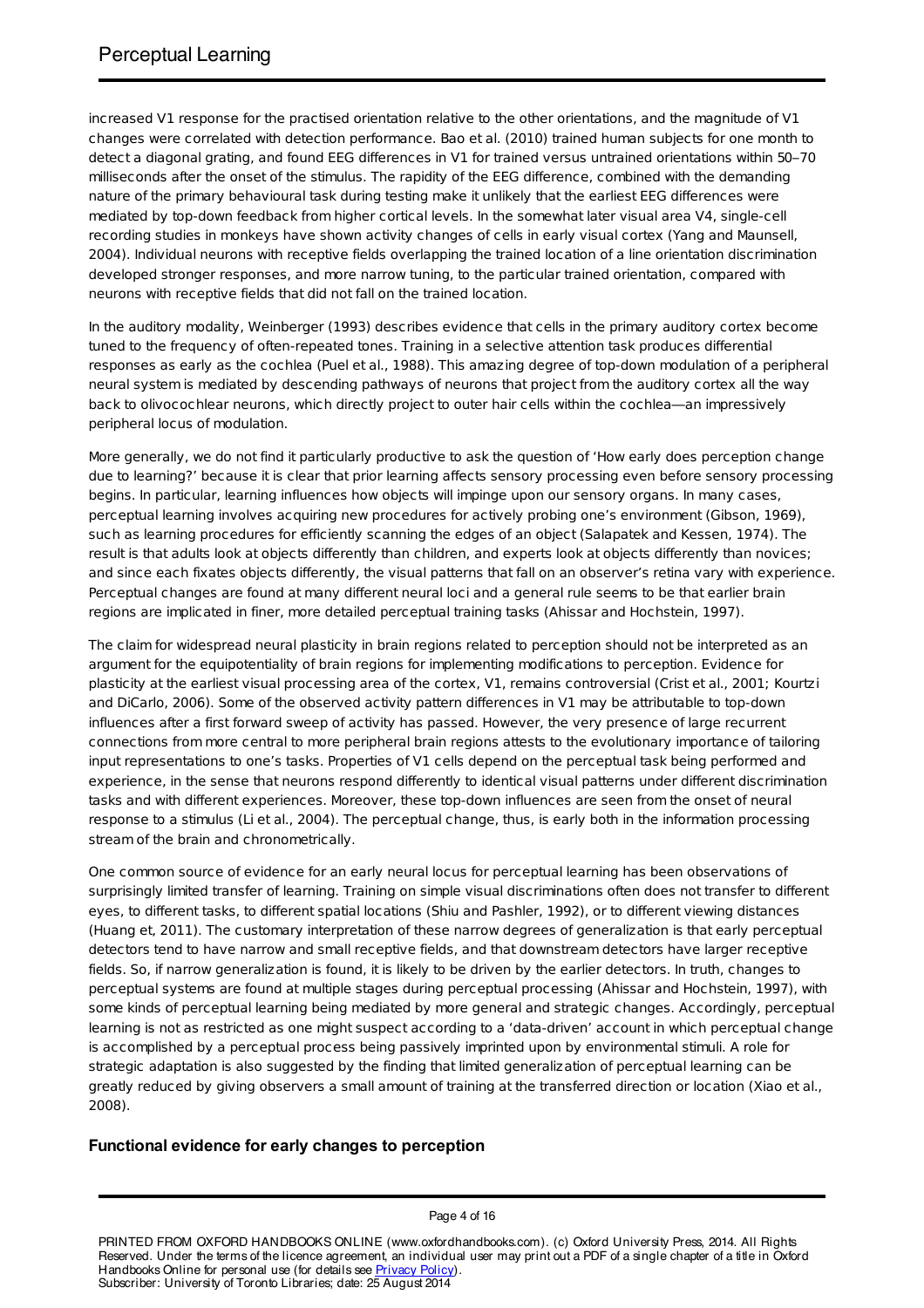Parallel to neurological evidence for loci of perceptual changes that accompany experience, there are functional, behavioural sources of evidence indicating changes to early stages of perceptual processing. Experience often exerts an influence before other putatively early perceptual processes have been completed. For example, subjective experience exerts an influence on colour perception before the perceptual stage that creates colour after-images has completed its processing (Moscovici and Personnaz, 1991). As a second example, Peterson and Gibson (1994) found that the organization of a scene into figure and ground is influenced by the visual familiarity of the contours. Their participants made judgements about whether a visual form was a figure or ground. Familiar forms were more likely to be judged to be figures than unfamiliar forms. This effect was not found when the familiarity of the objects was eliminated by flipping the scenes upside down. Interpreting the familiar region as a figure was found even when the unfamiliar regions had the strong Gestalt organization cue of symmetry. Peterson and Lampignano (2003) found direct evidence that the acquired familiarity of a shape successfully competes against Gestalt cues such as partial closure to determine the organization of a scene into figure and ground.

Perceptual organizations that are natural according to Gestalt laws of perception can be overcome in favour of perceptual organizations that involve familiarized materials. This indicates that training can influence relatively early stages of the information processing stream. In work on object-based attention, Behrmann, Zemel, and Mozer (1998) found that judgements about whether two parts had the same number of humps were faster when the two parts belonged to the same object rather than different objects, with objecthood being based on standard Gestalt laws of of organization. However, follow-up work found an influence of experience on subsequent part comparisons. Two fragments were interpreted as belonging to the same object if they had co-occurred many times in a single shape (Zemel et al., 2002). Object fragments that are not naturally grouped together because they do not follow the Gestalt law of good continuation can nonetheless be perceptually joined if participants are familiarized with an object that unifies the fragments.

Another approach to identifying the functional locus of perceptual changes is to observe the time course of the use of particular types of information. For example, on the basis of priming evidence, Sekuler, Palmer, and Flynn (1994) argue that knowledge about what an occluded object would look like if it were completed influences processing after as little as 150 milliseconds. Dog and bird experts reveal significantly enhanced N170<sup>1</sup> electrophysiological responses when categorizing objects within their domain of expertise relative to objects outside of this domain (Tanaka and Curran, 2001). These influences are sufficiently early to typically be counted as perceptual processing.

### **Reasons why early perceptual learning occurs**

The plasticity of early perceptual processes may seem counterproductive. Don't we want perception to act as a source of information that is uncontaminated by a perceiver's beliefs and history? To the extent that we all live in the same physical world, shouldn't we all be equipped with the same perceptual apparatus? There is something right about this intuition. Our early perceptual processes should change slowly and conservatively, because they are the bedrock for all subsequent processes. A change early in the brain will have ripples of influence downstream.

The answer, though, to why it may still be a good idea to adapt early perceptual processes to experiences is that flexibility is beneficial when the world is variable. If everyone were confronted with the same environment, and this environment remained unchanged millennium after millennium, then perceptual systems could become hard-wired for this particular environment. These perceptual systems would be efficient because they are specifically tuned to the unchanging environment. Some environmental factors, such as colour characteristics of sunlight, the position of the horizon, and the change in appearance that an approaching object makes, have all been mostly stable over the time that the human visual system has developed.

However, if we look more closely, there is an important sense in which different people face different environments. To a large extent, a person's environment consists of animals, people, and things made by people. Animals and people have been designed by evolution to show variability, and artefacts vary widely across cultures. Evolutionary pressures may have been able to build a perceptual system that is generally adept at processing faces (Gauthier et al., 2010), but they could not have hardwired a neural system that was adept at processing a particular face, such as Barack Obama's, for the simple reason that there is too much generational variability among faces. Individual faces do not last from generation to generation, and so people's ability to recognize

#### Page 5 of 16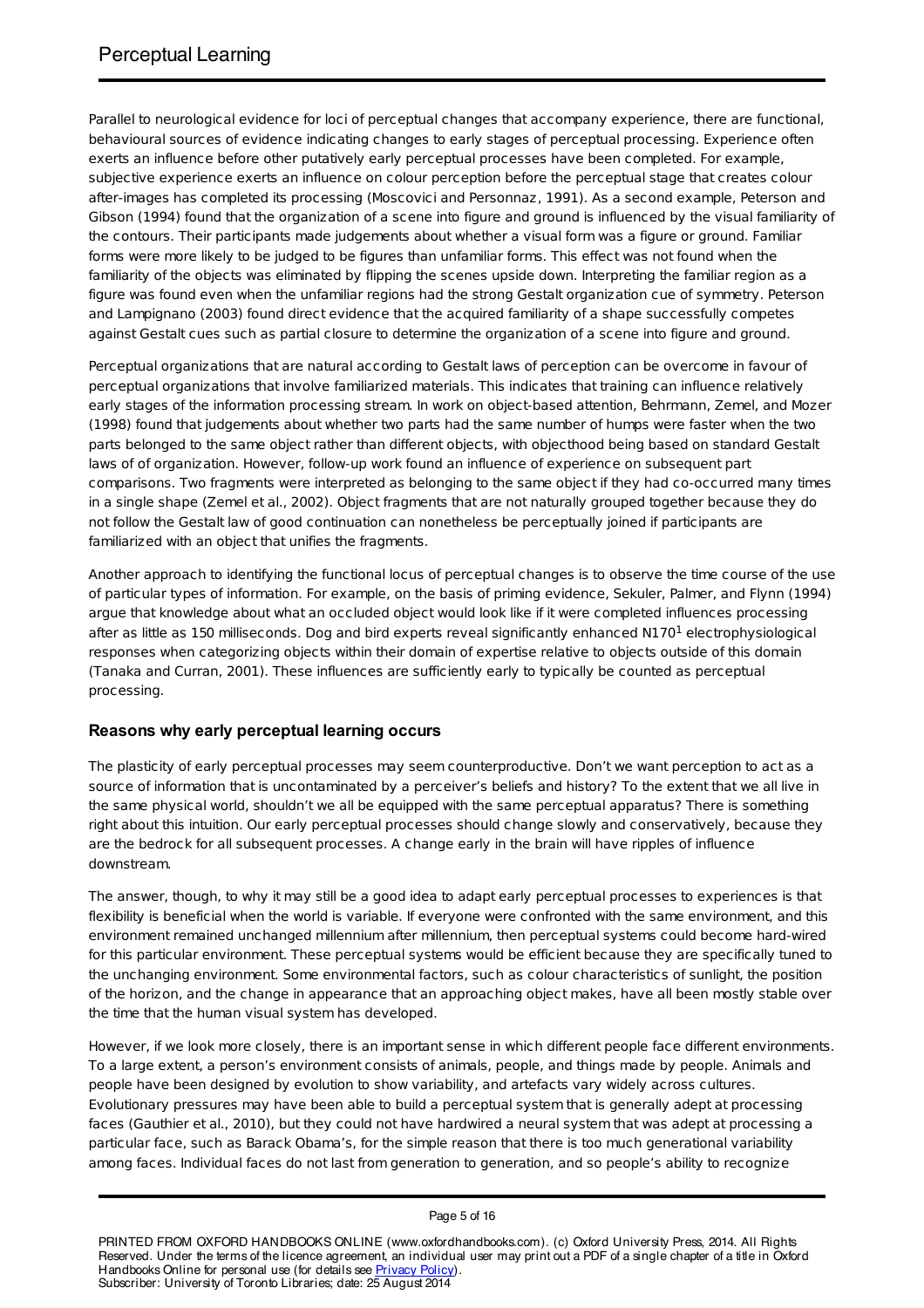specific, highly familiar faces cannot be hardwired. Rather, what is hardwired is the ability to develop perceptual systems tuned to particular faces. Variability is apparent over only slightly longer periods for artefacts, words, ecological environments, and animal appearances. Thus, we can be virtually positive that tools show too much variability over time for there to be a hardwired detector for hammers. Words and languages vary too much for there to be a hardwired detector for the written letter 'A'. Biological organisms are too geographically diverse for people to have formed a hardwired cow-detector. When environmental variability is high, the best strategy for an organism is to develop a general perceptual system that can adapt to its local conditions.

There is an even deeper sense in which people face different environments. People find themselves in different worlds because they choose to specialize. English-speaking people become specialized at hearing and seeing English words. People familiar with a particular race become specialized at recognizing faces from that race (Levin, 2000). Experts at wine tasting, chick sexing, X-ray diagnosing, identical twin identifying, and baseball pitch judging all have unique perceptual capabilities because of the tasks they perform. Experts typically have highly specialized skills, many of which are perceptual (Sowden et al., 2000). Moreover, the above examples of word and face recognition suggest that every person has domains in which they show expertise. Even if all people confronted the same world initially, they would create distinctive communities with unique languages, artefacts, and objects of importance. One's social niche will depend on many factors including proclivity, community needs, local support, random accidents, and positive feedback loops. Thus, it is again advisable to build a perceptual system with the flexibility needed to support any one of a large number of niches.

It is worth emphasizing that people do not have to strategically, consciously tune their perceptual systems to support these tasks that are specific to an individual's needs and niches. Instead, the perceptual machinery itself, and the brain areas it projects to, can often automatically accomplish the necessary tuning. Likewise, perceptual tuning can occur independently of a perceiver's antecedent beliefs. In fact, once a tailored perceptual system is firmly in place, it is impossible to revert it to an untailored state even if one is motivated to do so by momentary beliefs or desires.

### **3 Mechanisms of Perceptual Change**

The above neurophysiological and functional evidence makes a good case for relatively early changes to perception due to experience, particularly if one includes changes to eye fixations that change perceptual differences even before the retina. This case having been briefly made, the discussion that follows focuses not on the loci of changes, but rather on the mechanisms that underlie some of these changes. These mechanisms will be described at a functional rather than physiological level. Even though neurological details are known in some cases, a functional level of description is appropriate for unifying accounts of human and computational learning (Goldstone, 2003), and for understanding the kinds of changes that may benefit a perceiver.

### **Tuned attention**

A person can dynamically shift their attention to different stimulus features depending on their perceived importance. One way that perception becomes adapted to tasks and environments is by increasing the attention paid to perceptual features that are important, and/or by decreasing attention to irrelevant dimensions and features. This mechanism can be distinguished from a more passive 'imprinting' process in which functional perceptual detectors are developed that are specialized for stimuli or parts of a stimuli. In computational learning terms, imprinting is an unsupervised learning mechanism in that there is no need for a parent, teacher, or programmer to tell the learner what a stimulus is called or what parts are important. However, in attentional tuning, supervision, including self-supervision, is key to learning. In distinguishing ripe from unripe mangoes, colour must be attended to, but to distinguish books from magazines, colour is not useful. An observer equipped with the ability to tune their attention to different object dimensions would be able to learn both of these categorizations.

The world is structured such that different dimensions are important for different life-relevant categorizations. As such, it comes as little surprise that most successful theories of categorization and learning incorporate selective attention. To take Nosofsky's (1986) Generalized Context Model of categorization as an example, the categorization of an object depends on its similarity to previously stored category members in a multidimensional space. Critically, psychological distances between objects are compressed and expanded along dimensions in this

#### Page 6 of 16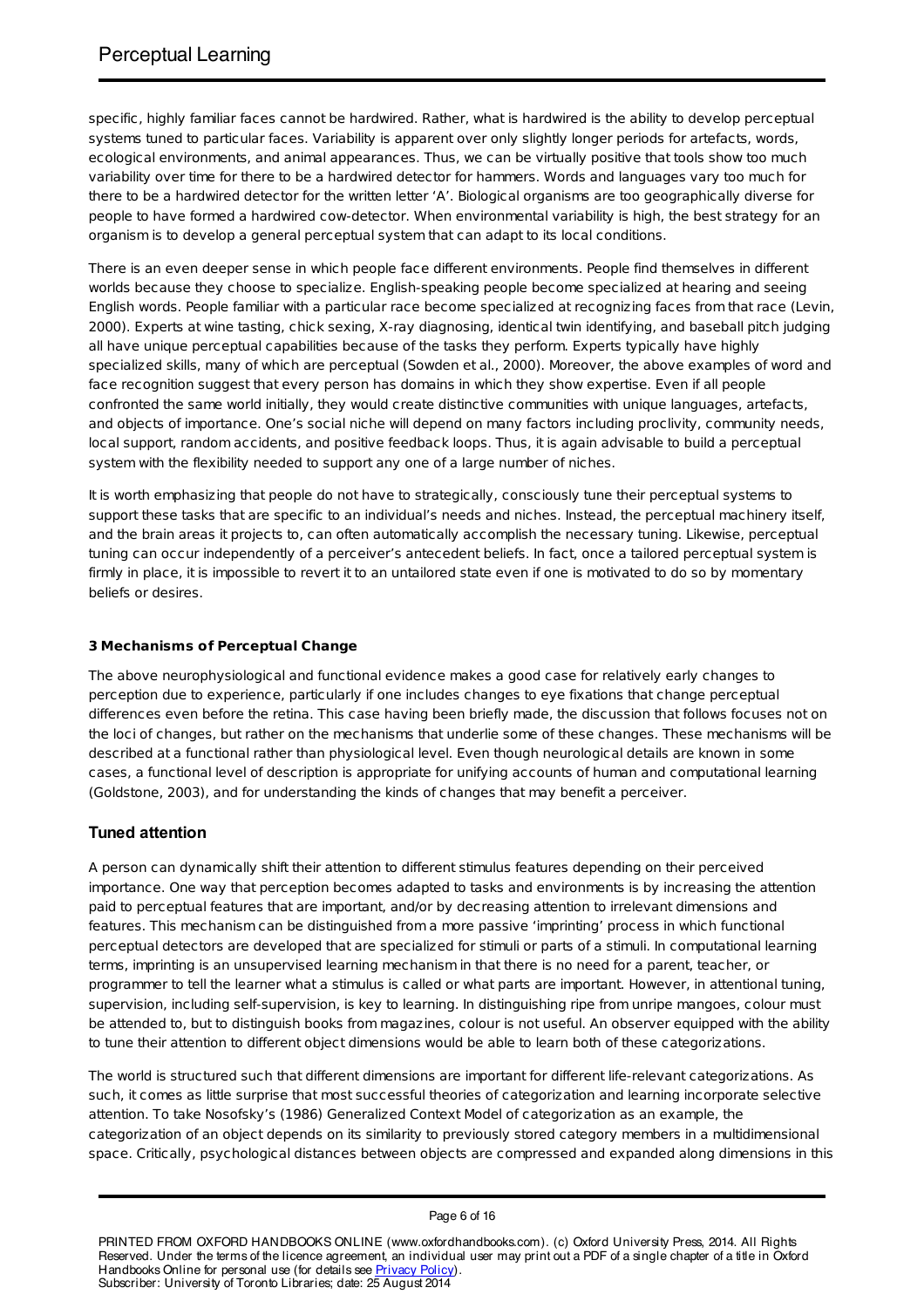space depending on the categorization required. Distances between objects on relevant dimensions are expanded while irrelevant dimensions are compressed. For example, Nosofsky finds that if participants are given a categorization where the angle of a line embedded in a circular form is relevant while the size of the circular form is irrelevant, then distances between objects on the angle dimension are increased and distances on the size dimension are decreased.

In the Generalized Context Model, entire perceptual dimensions like length, brightness, and orientation are psychologically stretched or shrunk. However, specific regions within a perceptual dimension can also be selectively attended. This capacity is important for driving the phenomenon of Categorical Perception (CP) (Goldstone and Hendrickson, 2010; also see Raffman). In CP, our perceptions are adapted such that differences between objects that belong to different categories are accentuated, and differences between objects that fall into the same category are deemphasized. That is, our perceptual systems transform relatively linear sensory signals into relatively non-linear internal representations. The extreme case of this kind of non-linear transformation is a step function by which increases to a sensory signal have no effect on perception until the signal reaches a certain threshold. At that threshold, perception qualitatively and suddenly changes. During the flat portion of the staircase function, different input signals have equivalent effects. This flat response profile for a range of stimuli provides a mechanism that grounds equivalence classes—for treating distinguishable stimuli as equivalent. Equivalence classes, in turn, provide us with the beginnings of symbolic thought—quasi-discrete responses that are reliably generated when stimuli within a range are presented or contemplated.

The underpinning for the non-linear perceptions of CP is region-specific attention tuning. For example, in Liberman, Harris, Hoffman, and Griffith's (1957) seminal research on speech perception, a continuum of equally spaced consonant–vowel syllables with endpoints reliably identified as /be/ and /ge/ was generated. At a specific point along this continuum observers rapidly shift from hearing the sound as a /be/ to hearing it as /de/. In addition to giving participants an identification task, participants were also given an ABX discrimination task. In this task, observers listened to three sounds—A followed by B followed by X—and indicated whether X was identical to A or B. Observers performed the task more accurately when syllables A and B belonged to different phonemic categories, as indicated by their identification probabilities, than when they were variants of the same category, even when physical differences were equated.

Although some cases of CP may be innate, there is also strong evidence that at least some cases involve learning. Using laboratory-created, speech-like stimuli that were assigned to different categories based on their labels, Lane (1964) found CP effects despite a lack of correspondence between the trained categories and naturally occurring language categories. In general, a sound difference that crosses the boundary between phonemes in a language will be more discriminable to speakers of that language than to speakers of a language in which the sound difference does not cross phonemic boundaries (Repp, 1984). Goldstone (1994) showed that when arbitrary new visual categorizations are made, they alter participants' same/different judgements. Discriminations along categorization-relevant dimensions were improved, and this improvement was greatest at the boundary between the categories.

The attention tuning phenomena reviewed above indicate an important interplay between humans' higher-level conceptual systems and their lower-level perceptual systems. Traditional information flow diagrams in cognitive science typically draw a clean division between perceptual and conceptual systems, with information moving only from perception to the conceptual system. The common occurrence of attentional tuning indicates permeability and bidirectional influence between these systems. We humans do not simply base our categories on the outputs of perceptual systems independent of feedback. Instead, our perceptual systems become customized to the taskuseful categories that we acquire. We are not optimistic that a clean dividing line between perception and attention can be drawn because (1) with training, the sensory encoding for attended objects becomes richer and more differentiated than for unattended objects; (2) with training, attention to objects becomes automatically deployed and difficult to strategically control; and (3) fast and widely prevalent recurrent connections from higher to lower cortical regions makes it difficult, sometimes impossible, to identify a 'forward-volley' stage of sensory processing that is uninfluenced by attention.

### **Unitization**

Beyond simply tuning attention to existing perceptual dimensions or regions of a dimension, there are two

PRINTED FROM OXFORD HANDBOOKS ONLINE (www.oxfordhandbooks.com). (c) Oxford University Press, 2014. All Rights Reserved. Under the terms of the licence agreement, an individual user may print out a PDF of a single chapter of a title in Oxford Handbooks Online for personal use (for details see **Privacy Policy**). Subscriber: University of Toronto Libraries; date: 25 August 2014

Page 7 of 16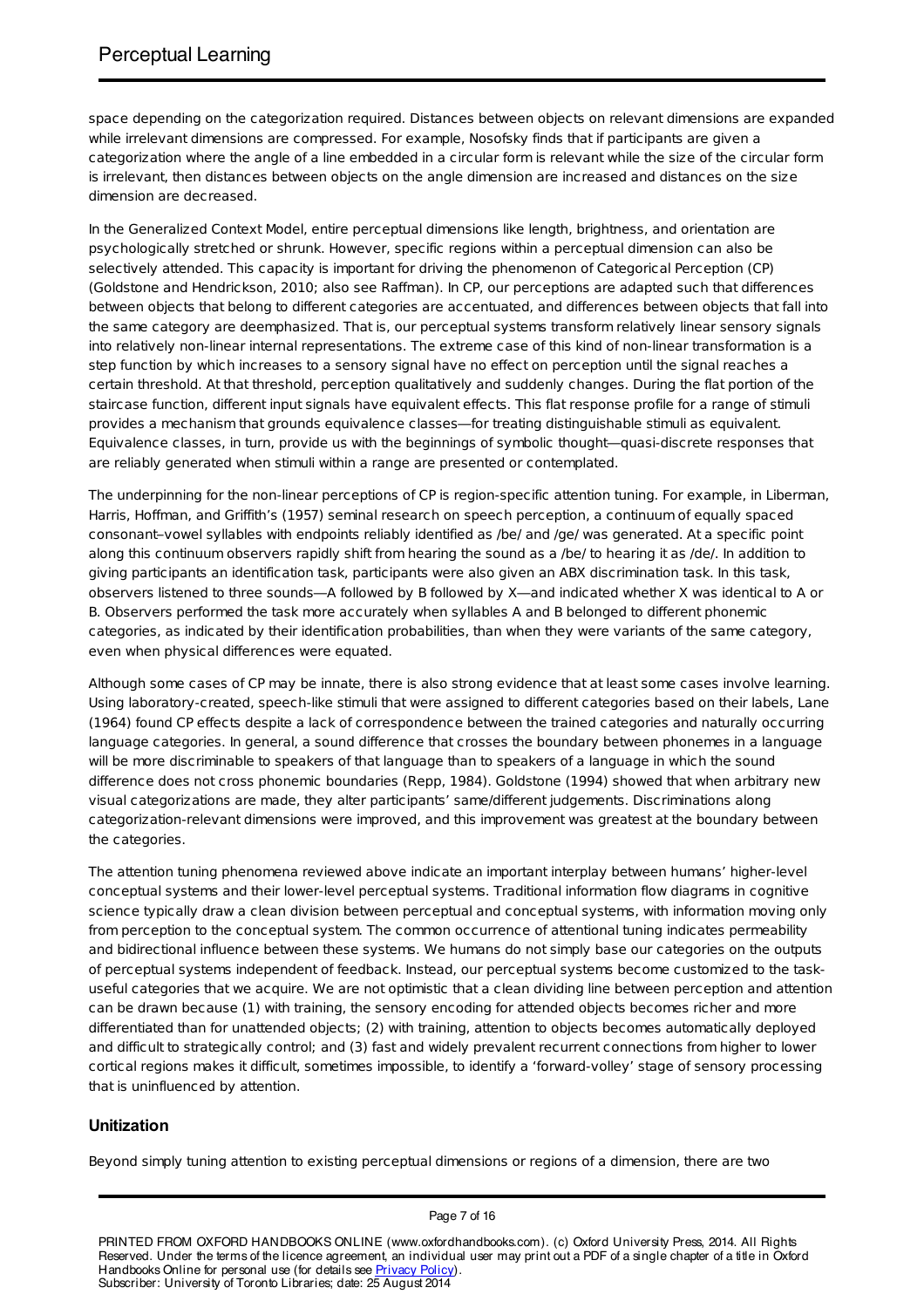perceptual learning mechanisms that create new 'building blocks', new perceptual units that can be attended to, searched for, and combined together to form new percepts. One of these mechanisms is unitization, according to which single functional units are constructed that are triggered when a familiar complex configuration arises. Unitization is the perceptual equivalent of the memory-based phenomenon of chunking. In memory, even if we can only store 7 +/– 2 items in our short-term memory, we can learn to store increasing amounts of information by increasing the size of each of the items (chunks) in memory. We can easily remember the 27 letters 'M O N T U E W E D F B I C I A K G B C B S N B C A B C' even though there are far more than 7 letters by combining the letters to create acronyms such as MON, FBI, and CBS. Chunking at a still higher level, we can remember that the acronyms form three categories: days of the week, secretive government organizations, and television broadcast channels. Similarly, our perceptual systems can build new perceptual chunks to encode as single units what would otherwise be complex visual patterns. Whereas for chunks in memory elements are combined together because they make semantic sense, perceptual units are formed because they can be seen as coherent perceptual objects, obeying, for example, the Gestalt laws of proximity, continuity, and closure.

Cattell (1886) invoked the notion of perceptual unitization to account for the advantage that he found for tachistoscopically presented words relative to non-words. Unitization has also been posited in the field of attention, where researchers have claimed that shape components of often-presented stimuli become processed as a single functional unit with practice. Shiffrin and Lightfoot (1997) report evidence from the slopes relating the number of distracter elements to response time in a feature search task. When participants learned a conjunctive search task in which three line segments were needed to distinguish the target from distracters, impressive and prolonged decreases in search slopes were observed over 20 hour-long sessions. These prolonged decreases were not observed for a simple search task requiring attention to only one component. The authors concluded that conjunctive training leads to the unitization of the set of diagnostic line segments, resulting in fewer required comparisons.

Gauthier and Tarr (1997; see also Gauthier et al., 1998) found that prolonged experience with a novel object leads to a configural representation of it that combines all of its parts into a single, viewpoint specific, functional unit. Their evidence for such a representation is that recognition of these familiarized objects improved considerably with practice, and was much more efficient when the object was in its customary upright form rather than inverted. Two more recently developed methods for detecting processing based upon single functional units for an entire complex object, also called 'holistic' processing, involve 'whole-part' and 'composite' tasks.

The logic of the whole–part paradigm is that if a stimulus element is being processed as part of a larger perceptual unit, then recognition of the part should be less efficient than recognition of the entire unit. For example, Tanaka and Farah (1993) show subjects a whole face named 'John'. After a brief delay, they are either asked to identify which of two noses in isolation, say John's or Kevin's, was the previously displayed nose. On other trials, they are asked to say which of two faces was John's face; one of the faces is indeed John's face, and the other face is exactly the same as John's face except that John's nose has been replaced by Kevin's nose. Even though both tasks ostensibly require selecting the face with John's nose rather than Kevin's nose, subjects are better in the whole face than the isolated part condition. This result is reminiscent of earlier demonstrated word-superiority and object-superiority effects showing that perception of parts in the context of larger familiar objects is better than perception of isolated parts (Wheeler, 1970), and has been explained in terms of the whole face being a functional unit of perception.

In the composite task, a composite face is formed by combining the top and bottom parts of possibly different individual faces. Subjects are tasked with responding to only the top or bottom part of the face while trying to ignore the other half (Carey and Diamond, 1977). In fact, subjects find it difficult to ignore the irrelevant half. For example, if the top part of a composite belongs to John but the bottom belongs to Kevin, then it is difficult for subjects to respond 'John' to the top part, compared to a situation in which both halves belong to John. The distracting influence of the irrelevant part is reduced or eliminated if the halves are misaligned—if they no longer meet to create to form an apparently coherent face (Gauthier and Bukach, 2007).

From the evidence considered thus far from both the whole–part and composite paradigms, it might simply be concluded that humans have been evolutionarily wired such that whole faces are the unit of perception. It is, indeed, rare to stumble across isolated noses, and when one does, they are not usually social objects of importance. However, the units implicated by these tasks are not only faces, but are more generally objects with

#### Page 8 of 16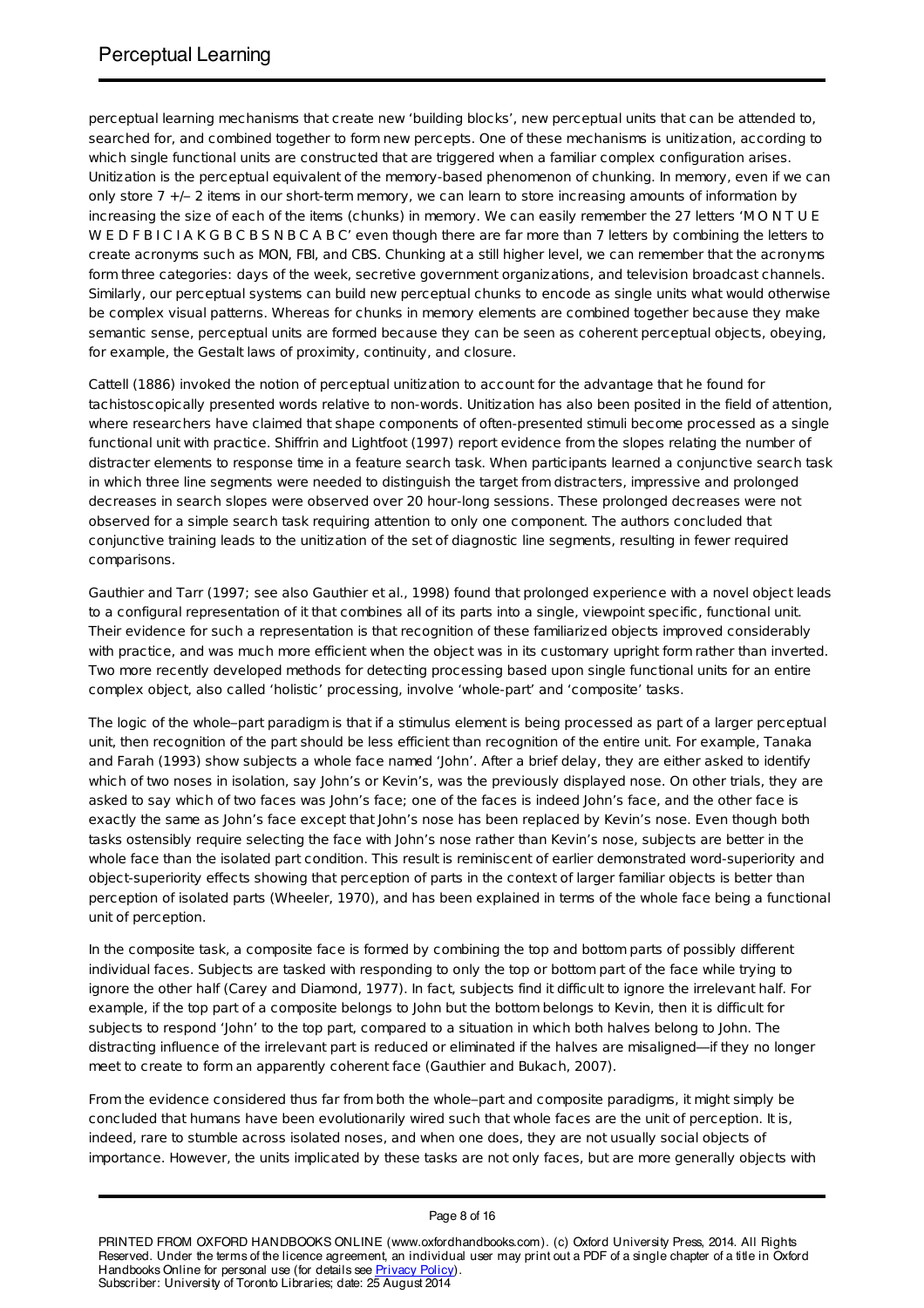which an observer has had prolonged experience (Gauthier et al., 2010). Empirical evidence for perceptual units has been found for objects as diverse as birds, words, grids of lines, random wire structures, fingerprints, artificial blobs, and three-dimensional creatures made from simple geometric components, as long as these objects have been familiarized over at least somewhat protracted time courses. Units like these may have been created from more elemental parts, but once they have been formed, they renounce their origins. Once created, the units operate such that perceptions are no longer experienced in terms of the parts, but rather in terms of the whole.

### **Attribute differentiation**

If unitization creates large, complex units out of elemental parts, then attribute differentiation begins with a complex perception that fuses together multiple components, and then develops separate percepts for the individual components. In this sense, unitization and attribute differentiation are complementary mechanisms of perceptual learning. However, in another sense they are flip sides of the same coin—they both involve creating perceptual units that are tailored to one's tasks and experiences.



Click to view larger

Figure 01: Stimuli from Goldstone and Stevvers (2001). Every face in the 4  $\times$  4 grid is formed by combining in equal parts its value on Dimensions A and B. These dimensions, in turn, are formed by varying the proportion of two randomly chosen faces. Increasing values of Dimension A correspond to simultaneously decreasing the amount of Face 1 and increasing the amount of Face 2. Similarly, increasing values of Dimension B correspond to decreasing the amount of Face 3 as the amount of Face 4 increases.

To understand the role of attribute differentiation, it is useful to return to the first described mechanism—tuned attention. Attention tuning requires the ability to selectively attend to perceptual attributes that have already been psychologically isolated. That is, it is only possible for an observer to attend to the brightness of a shape and ignore its size if the attribute of brightness has been isolated and separated from size. What happens if two attributes have not yet been isolated? Saturation (a psychological dimension related to the amount of white/black added to a colour) and brightness (a psychological dimension related to the amount of luminance energy emitted by a colour) are two such attributes. They are fused together to form an overall impression of colour. Ordinarily, people cannot selectively attend to just the saturation of a colour, ignoring its brightness, or vice versa (Garner, 1976). However, there is evidence that people can learn to selectively attend to attributes. If subjects are given training in which saturation is relevant for a categorization and brightness is irrelevant, they can learn to form this categorization, and when they do, subjects subsequently find it easier to distinguish between objects on the basis of saturation rather than brightness differences (Goldstone, 1994). A particularly efficient way to separate the attributes of saturation from brightness is to repeatedly alternate training where saturation is task-relevant with training where brightness is task-relevant, with the end result that either of the attributes can be selectively attended while ignoring the other (Goldstone and Steyvers, 2001). Colour experts such as artists or vision scientists are better able to selectively attend to the component dimensions of colour than are novices (Burns and

#### Page 9 of 16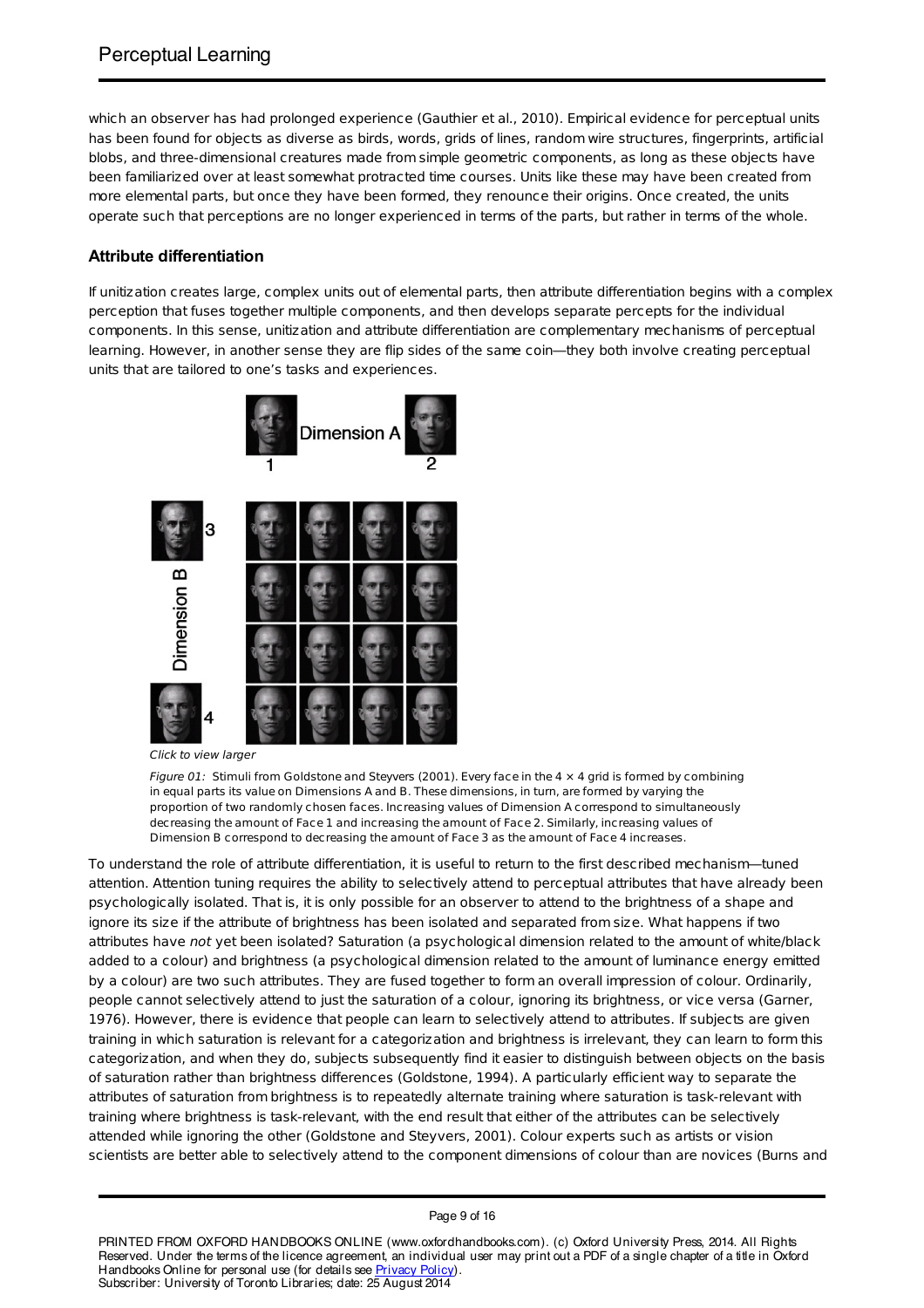Shepp, 1988). Even arbitrary dimensions such as those created by morphing between randomly selected faces can be isolated with training that repeatedly makes one, then the other, relevant for a categorization (Goldstone and Steyvers, 2001). The arbitrary dimensions shown in Figure 01 do not start off being perceptually isolated for an observer, but can come to be selectively attended with practice that requires their isolation.

There is developmental evidence that attributes that are easily isolated by adults, such as the brightness and size of a square, are treated as fused together for 4-year old children (Smith and Kemler, 1978). It is relatively difficult for children to decide whether two objects are identical on a particular attribute, but relatively easy for them to decide whether they are similar across many attributes. For example, children seem to be distracted by shape differences when they are instructed to make comparisons based on colour. From a functional perspective, we interpret this intrusion of one dimension when trying to respond to another dimension as indicating relatively fused perceptual encodings in children. This interpretation is supported by neurophysiological evidence that children's cortical sensory areas are not as specialized for specific modalities as are adults' (Maurer and Mondloch, 2004). Children's brains have cross-modal connections between auditory, visual, and tactile sensory areas that are subsequently pruned with experience (Spector and Maurer, 2009).

Attribute differentiation is not equivalent to tuned attention because prior to differentiation training that separates two attributes, it might have been impossible for an observer to selectively attend to either of these attributes while ignoring the other. After differentiation training, there is a longer-term ability of the observer to switch their attention to either of the two attributes. If selective attention to an attribute can be understood as learning to weight that attribute heavily for a judgement, then attribute differentiation can be understood as learning to learn how to weight an attribute. For example, once an individual has perceptually differentiated the saturation of a colour from its brightness, then s/he can quickly learn a discrimination based on either attending saturation or brightness, quickly learning to switch attention to whichever dimension is relevant at a given time. The extent of dimension differentiation determines the efficiency with which newly relevant dimensions can be selectively attended.

Attribute differentiation is of theoretical interest because even the possibility of it may be denied. One might suppose that if two attributes are fused together at some point in perceptual processing, then they can never be split apart later. Once yellow and blue watercolour paint have been mixed, they cannot be unmixed. Fortunately, there are computational models that explain how attribute differentiation mechanisms might operate. Competitive learning neural networks differentiate inputs into categories by specializing detectors to respond to classes of inputs. Random detectors that are slightly more similar to an input than other detectors will learn to adapt themselves toward the input and will inhibit other detectors from doing so (Rumelhart and Zipser, 1985). A model that extended this mechanism to sorting object parts into detectors, when presented with an original set of training objects, was able to discover part-based building blocks that could be recombined to recreate the original training objects (Goldstone, 2003). Another learning system shows similar functional behaviour by using Bayesian methods (Austerweil and Griffiths, 2011). In short, advances in machine learning provide existence proofs of mechanisms for dimension differentiation. Computationally speaking, green paint can be separated into its yellow and blue components if one has not only a single sample of green, but several colour samples with different proportions of yellow and blue.

### **Summary of mechanisms of perceptual learning**

The perceptual representations that result from distal objects are influenced by experiences with the objects. By attentional tuning, pre-existing perceptual attributes are sensitized or desensitized. By unitization, originally separated parts of an object are combined into unified and coherent perceptual wholes. Once constructed, the unit can be efficiently recognized and has properties similar to an image-like template. The opposite process, attribute differentiation, can also occur, separating originally integrated percepts into psychologically differentiated dimensions or parts. Rather than viewing unitization and differentiation as contradictory, they are best viewed as aspects of the same process that bundles stimulus components together if they diagnostically co-occur, and separates these bundles from other statistically independent bundles. Under this conception, learning a perceptual organization consists in learning how to carve a stimulus into useful components. These empirical phenomena, and their associated computational models, strongly suggest that perceptual learning is affected by our concepts. To be sure, our perceptions also ground our concepts, but interestingly, they provide a better grounding for our concepts because they are flexibly altered by these concepts. Like a mattress that provides support by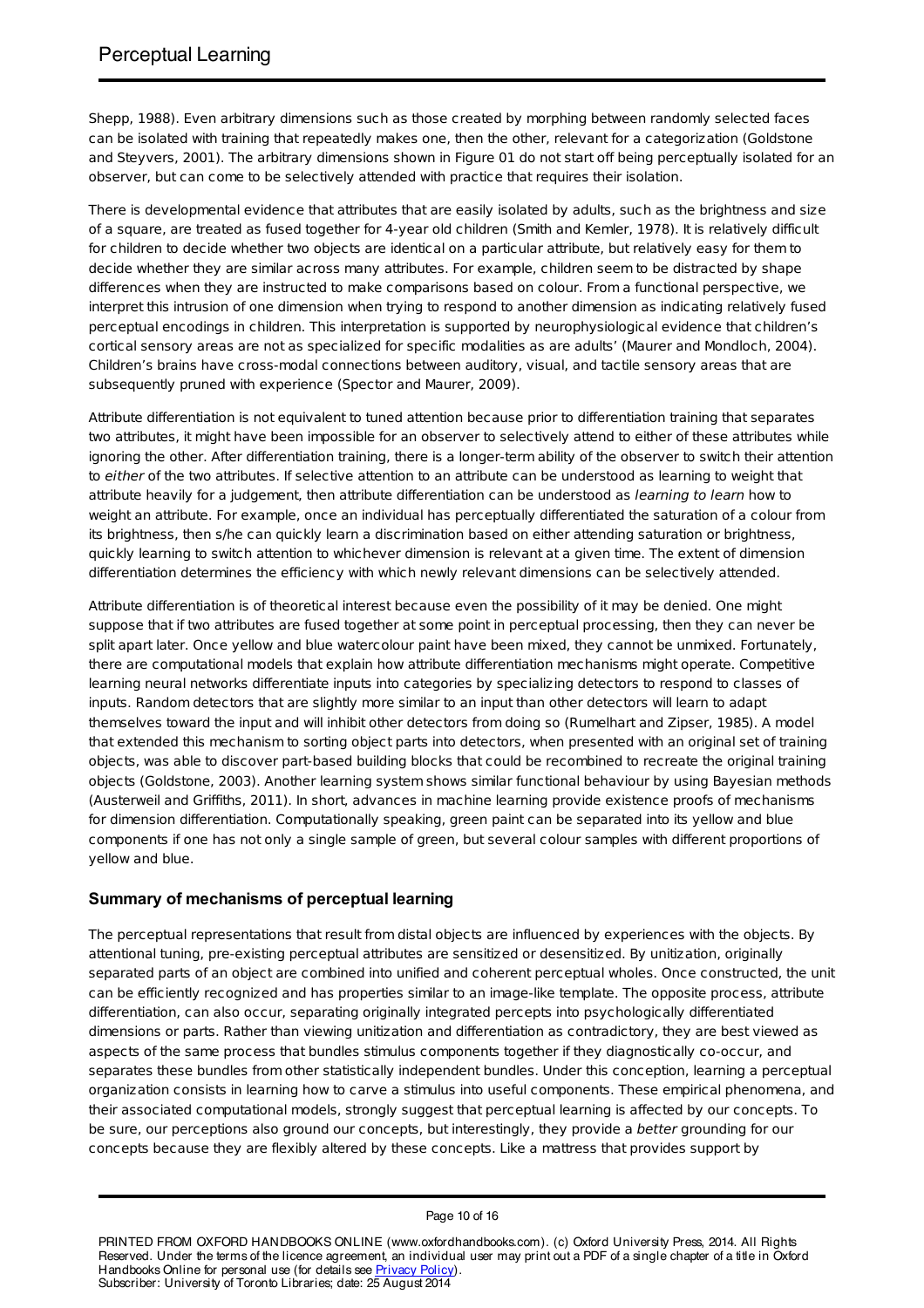conforming to the sleeping body that lies on it, our perceptions support our concepts by conforming to them.

#### **4 Modifying Perception to Get What One Wants**

There is some evidence that we change our perceptual systems even when this is not what we intend to do. For example, mere exposure to perceptual information that is irrelevant to a task can suffice for improving an observer's perceptual sensitivity to this information (Watanabe et al., 2001). Moreover, this kind of perceptual learning can occur even when the information is in the visual periphery and subthreshold, that is, below the threshold for conscious detection.

However, complimenting these results are other results showing that what is learned and how efficiently it is learned depends on the observer's task and goal. Even when sensitivity to a line orientation appears to have a relatively early locus of change, in that it does not transfer strongly across eyes or visual regions, it nonetheless depends on the observer's goals (Shiu and Pashler, 1992). Perceptual sensitization to a line orientation is much more robust when it is relevant for the task than when it is irrelevant. When observers are given the same stimuli in two conditions, but are required to make fine, subordinate-level categorizations in one condition but coarser, basic-level categorizations in the other, then greater selectivity of cortical regions implicated in object processing were found in the former condition (Gillebert et al., 2008). Finally, much of the evidence for categorical perception (see Chapter VI.1 by Diana Raffman) indicates that perceptual discriminations are easier to make at boundaries between important categories for an observer, such as between a /p/ and /b/ phoneme that would be important for distinguishing 'pats' from 'bats'. Evidence from training studies and cross-linguistic comparisons indicates that it is not just perceptual sensitivities that are driving the categories, but rather the important categories are also driving perceptual sensitivities (Goldstone and Hendrickson, 2010). All of these studies show that we get selectively better at making perceptual discriminations just where we should get better in order to help us do what we want and need to do.

This observation is particularly relevant to the question of cognitive penetrability (see Chapter VII.2 by Susanna Siegel & Nico Silins). What we see is influenced by repeatedly possessed goals that are close to our biologically determined needs and drives This is different from the claim that our in-the-moment goals influence our perceptions, which we also believe happens but requires a different assembly of empirical justifications. Our current claim is that the habitual discriminations and categorizations that we make influence our perceptual abilities in a particular functional direction—we selectively improve our perceptual abilities so that the tasks that we need to perform are performed better. In the previous sentence, there are two interpretations of 'so that'. By one interpretation, 'so that' means 'with the intention that', implying that we strategically and explicitly alter our perceptual abilities. By the second interpretation, 'so that' means 'with the end result that', implying that our perceptual abilities are altered naturally through an automatic, non-conscious process. We will return later to the former interpretation, but our main interest lies with the latter interpretation, which has a strong evidentiary basis and is theoretically important as well.

The alterability of our perceptual systems in a personally useful direction without our explicit intention to do so is simple but powerful. It is simple in that it requires no more sophisticated a mechanism than random variation plus selection. The effective strengths of neuronal connections are constantly varying. If a change causes important discriminations to be made with increasing efficiency, then the change tends to be preserved and extended. If not, the change will not be made permanent. Dopamine plays a key role during reinforcement learning in which external or internal rewards drive a learning consolidation process. For example, in a motion discrimination task, incorrectly predicting a reward guides changes in connections involving the primary brain area dedicated for motion processing (MT), by selectively strengthening the connections from the most sensitive neurons in the sensory population (Law and Gold, 2009). There may be other more goal-directed processes of neuronal change, but simple random variation with reinforcement that is potentially internally generated suffices to systematically improve perceptual systems at a longer time scale. This systematicity is the key to the power of these changes. Even without opening up the black box of a perceptual module (assuming such a beast to exist), it is possible to make these modules reliably improve their performance much more often than they degenerate, as long as the observer, the environment, or a teacher of some sort can provide feedback on whether the observer is doing better or worse after a change than before.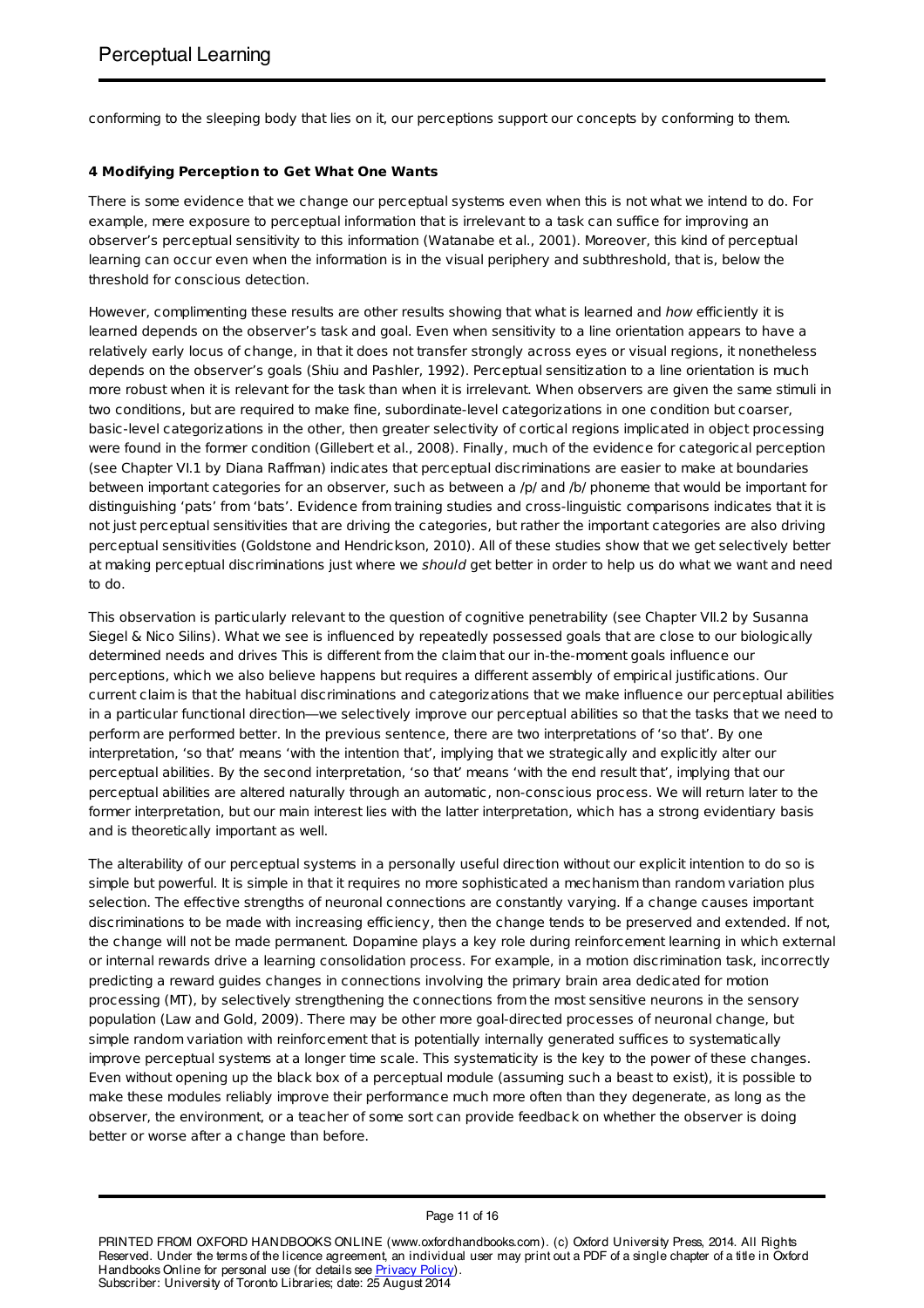Returning to the question of strategic alterations to perceptual systems, there do appear to be cases in which people purposefully 'hack' their perceptual systems in order to facilitate performance. Through trial and error we learn that we can create a sharper image of an object by arranging our fingers so as to create a small aperture near our eye. We learn that cupping our hands behind our ears allows us to hear better, whereas clamping our jaw tight makes our ears less sensitive to noise. Altering one's physical interactions with the world is a major part of Gibson's (1979) theory of 'active perception'. At a second-order level, we learn over time how to improve our own learning. If we are trying to become an expert at identifying birds, we have learned to facilitate this by studying photos of birds repeatedly. Depending on our sophistication and knowledge of the learning process, we may strategically present birds in more caricatured forms such as idealized drawings rather than photographs, in different viewpoints, with time in between presentations, and with different species intermixed. These are all strategic actions that improve perceptual learning, and they can all be accomplished without requiring cognitive penetration that involves our direct alteration of neuronal processes underlying perception.

There are many intermediate cases in which it is difficult to tell whether we intend to change our perceptual systems or they just naturally change. For example, work in our laboratory has shown that we change our visual processing system so that it allows us to reason in a formally sanctioned way more efficiently than we would have been able to without the change. In particular, we have studied the ways in which we 'rig up' our visual processing to facilitate mathematical reasoning (Landy and Goldstone, 2007; Goldstone et al., 2010). In algebra, multiplication has a higher order of precedence, than addition with '2 + 4  $\times$  5' equalling 22, not 40. Experiments show that one way that we come to produce the correct solution efficiently is by automatically directing our own attention to the '×' operator instead of the '+' operator. Our first eye movements are toward the '×' operator, and the '×' operator distracts our attention from a task requiring attention to the '+' operator more so than vice versa (Goldstone et al., 2010). We learn to solve algebra problems by creating visual operations like moving a notation element from the left to the right side, marking notational elements as processed, cancelling matching notational elements, and directing attention to mathematical groups. Although these operations are 'merely' perceptions and actions, these physical operations can be adjusted and tailored so that they conform to formally sanctionable operations.

If evolution has done a good job of designing perceptual learning processes, then it should be the case that naturally occurring changes to perception will often mimic the changes that would have been produced had we strategically orchestrated the changes. Thus, for the case of developing perceptual routines to help us solve formal math problems, we may consciously be training our perceptual systems to 'do the right thing', or we may just be relying on automatic processes of fluency, habit, and trainable perceptual grouping to help us. Generalpurpose neural processes of reinforcement learning, associative learning, and hierarchical action chunking help us to perform increasingly sophisticated activities by shunting activities that originally required strategic planning and central executive processes over to fast perception-action processes. Whereas some philosophers have argued that a hallmark of an advanced science is that it no longer requires notions of perceptual resemblance as the basis for its categories (Quine, 1977), the argument from perceptual learning is that our perceptual systems are not doomed to use untutored and potential misleading perceptual systems. At first sight,  $\frac{X+4}{2+A}$  may resemble  $\frac{X^*4}{2X^*}$  but to the perceptually trained student of math, only the 4s in the second case look like they can be cancelled. At first sight, the marsupial Tasmanian wolf may resemble its quite distant evolutionary cousin, the placental grey wolf, but to a trained biologist, their teeth, jaws, ears, and nasal cavities are quite obviously distinct. If one wishes to become cognitively more sophisticated, an alternative to trumping perception is to train one's perceptual systems instead.  $^{3+4}$ *X*\*4 3\*4

#### **Acknowledgements**

The authors wish to express thanks to David Landy, Mohan Matthen, Susanna Siegel, and Linda Smith for helpful suggestions on this work. This work was funded by National Science Foundation REESE grant 0910218 and Department of Education IES grant R305A1100060. More information about the laboratory can be found at <http://cognitrn.psych.indiana.edu>. Correspondence concerning this article should be addressed to Robert Goldstone, Psychological and Brain Sciences, Indiana University, Bloomington, IN, 47405. Email: rgoldsto@indiana.edu.

## **References**

Page 12 of 16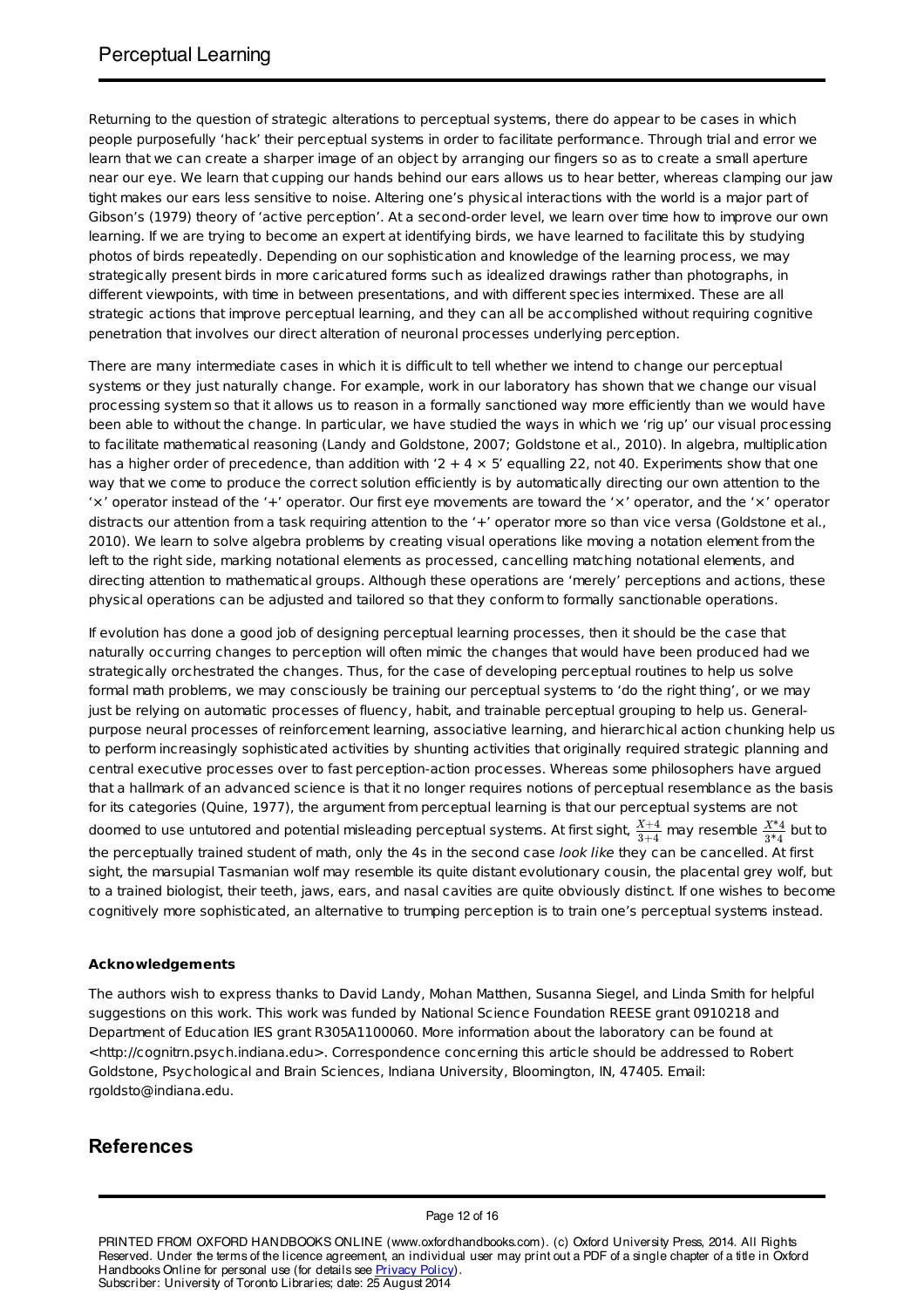Ahissar, M. and Hochstein, S. (1997). Task difficulty and the specificity of perceptual learning. Nature, 387, 401-406.

Austerweil, J. and Griffiths, T. L. (2011). A rational model of the effects of distributional information of feature learning. Cognitive Psychology, 63, 173–209.

Bao, M., Yang, L., Rios, C., and Engel, S. A. (2010). Perceptual learning increases the strength of the earliest signals in visual cortex. Journal of Neuroscience, 30, 15080–15084.

Barsalou, L. W. (1999). Perceptual symbol systems. Behavioral and Brain Science, 22, 577–660.

Behrmann, M., Zemel, R. S., and Mozer, M. C. (1998). Object-based attention and occlusion: Evidence from normal participants and a computational model. Journal of Experimental Psychology: Human Perception and Performance, 24, 1011–1036.

Blakemore, C. and Cooper, G. F. (1970). Development of the brain depends on the visual environment. Nature, 228, 477–478.

Burns, B. and Shepp, B. E. (1988). Dimensional interactions and the structure of psychological space: The representation of hue, saturation, and brightness. Perception and Psychophysics, 43, 494–507.

Carey, S. and Diamond, R. (1977). From piecemeal to configurational representation of faces. Science, 195(4275), 312–314.

Cattell, J. M. (1886). The time it takes to see and name objects. Mind, 11, 63–65.

Chen, L. and Zhou, X. (2011). Visual apparent motion can be modulated by task-irrelevant lexical information. Attention, Perception, & Psychophysics, 73, 1010–1015.

Churchland, P. (1989). The anti-realist epistemology of Van-Fraassen's The Scientific Image. In B. A. Brody and R. E. Grandy (eds), Readings in the Philosophy of Science, Englewood Cliffs, N.J:Prentice Hall.

Crick, F. and Koch, C. (1995). Are we aware of neural activity in primary visual cortex? Nature 375, 121–123.

Crist, R. E., Li, W., and Gilbert, C. D. (2001). Learning to see: experience and attention in primary visual cortex. Nature Neuroscience, 4, 519–525.

Fahle, M. (1994). Human pattern recognition: Parallel processing and perceptual learning. Perception, 23, 411–427.

Fodor, J. (1984). Observation reconsidered. Philosophy of Science, 51, 23–43.

Furmanski, C. S., Schluppeck, D., and Engel, S. A. (2004). Learning strengthens the response of primary visual cortex to simple patterns. Current Biology, 14, 573–578.

Garner, W. R. (1976). Interaction of stimulus dimensions in concept and choice processes. Cognitive Psychology, 8, 98–123.

Gauthier, I. and Bukach, C. (2007). Should we reject the expertise hypothesis? Cognition, 103, 322–330.

Gauthier, I. and Tarr, M. J. (1997), "Becoming a" Greeble" expert: exploring mechanisms for face recognition." Vision research 37.12,1673–1682.

Gauthier, I. Tarr, M. J., and Bubb, D. (eds) (2010). Perceptual Expertise: Bridging brain and behavior. Oxford: Oxford University Press.

Gauthier, I., Williams, P., Tarr, M.J., and Tanaka, J.,(1998). Training 'greeble'experts: a framework for studying expert object recognition processes.Vision research, 38(15), 2401–2428.

Ghahramani, Z. (1995). Factorial learning and the EM algorithm. In G. Tesauro, D. S. Touretzky, and T. K. Leen (eds), Advances in Neural Information Processing Systems 7. Cambridge, MA: MIT Press, 617–624.

#### Page 13 of 16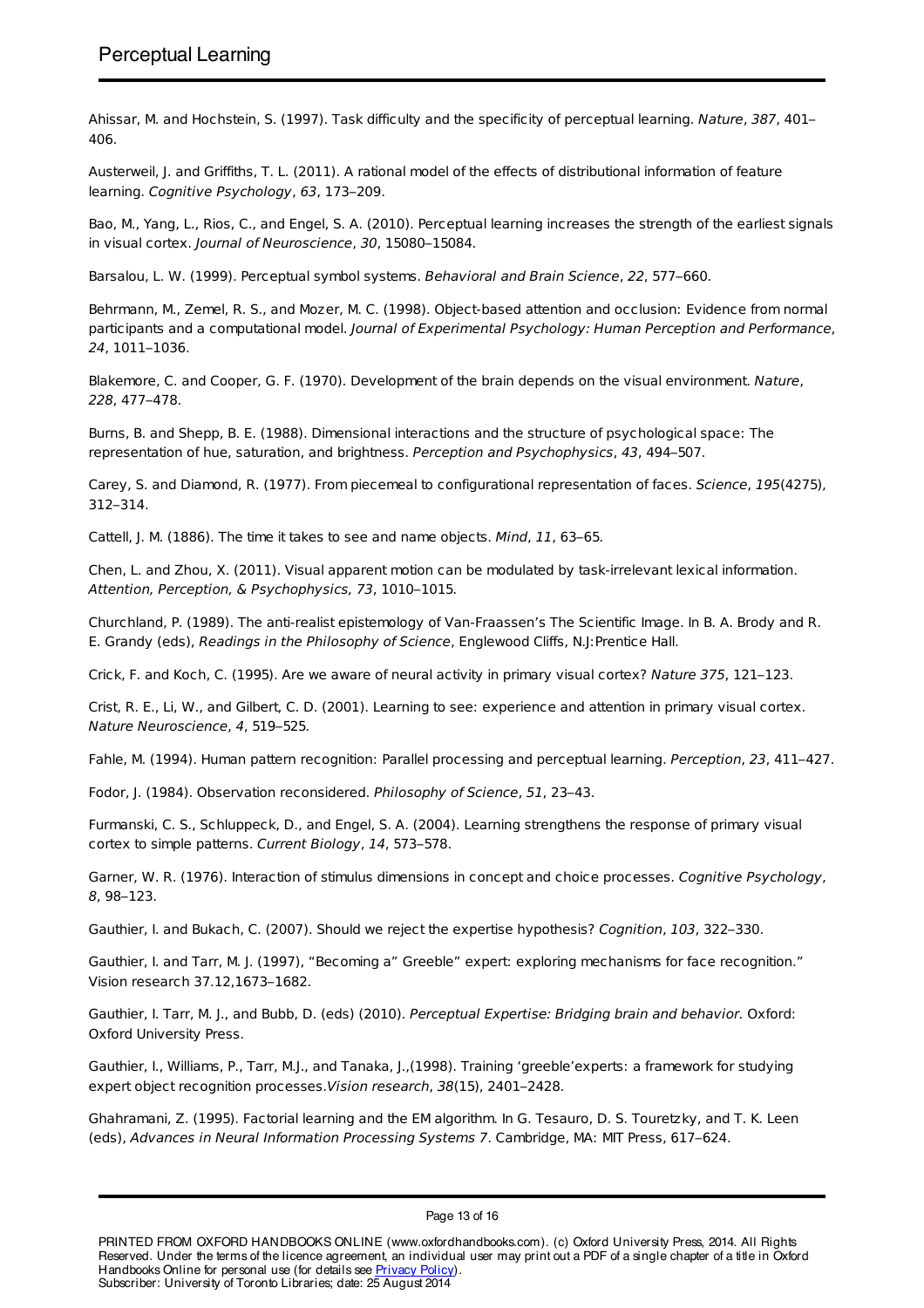Gibson, E. J. (1969). Principles of Perceptual Learning and Development. East Norwalk, CT: Appleton-Century-Crofts.

Gibson, J. J. (1979). The Ecological Theory of Perception. Boston: Haughton and Mifflin.

Gillebert, C. R., Op de Beeck, H. P., Panis, S., and Wagemans, J. (2008). Subordinate categorization enhances the neural selectivity in human object-selective cortex for fine shape discriminations, Journal of Cognitive Neuroscience, 21, 1054–1064.

Goldstone, R. L. (1994). Influences of categorization on perceptual discrimination. Journal of Experimental Psychology: General, 123, 178–200.

Goldstone, R. L. (2003). Learning to perceive while perceiving to learn.In R. Kimchi, M. Behrmann, and C. Olson (eds), Perceptual Organization in Vision: Behavioral and Neural Perspectives (pp. 233–278). Mahwah, NJ: Lawrence Erlbaum Associates.

Goldstone, R. and Barsalou, L. W. (1998). Reuniting cognition and perception: The perceptual bases of rules and similarity. Cognition, 65, 231–262.

Goldstone, R. L. and Hendrickson, A. T. (2010). Categorical Perception. Interdisciplinary Reviews: Cognitive Science, 1, 65–78.

Goldstone, R. L. and Steyvers, M. (2001). The sensitization and differentiation of dimensions during category learning. Journal of Experimental Psychology: General, 130, 116–139.

Goldstone, R. L., Landy, D. H. and Son, J. Y. (2010). The education of perception. Topics in Cognitive Science, 2, 265–284.

Huang, X., Lu, H., Zhou, Y., and Liu, Z. (2011). General and specific perceptual learning in radial speed discrimination, Journal of Vision, 11, 1–11.

Kourtzi, Z. and DiCarlo, J. J. (2006). Learning and neural plasticity in visual object recognition. Current Opinion in Neurobiology, 16, 152–158.

Landy, D. and Goldstone, R. L. (2007). How abstract is symbolic thought? Journal of Experimental Psychology: Learning, Memory, & Cognition, 33, 720–733.

Lane, H. (1964). Motor theory of speech perception: A critical review. Psychological Review, 72, 275–309.

Law, C. T. and Gold, J. I. (2009). A reinforcement learning rule can account for both the associative and perceptual learning on a visual discrimination task, Nature Neuroscience, 12, 655–663.

Levin, D. T. (2000). Race as a visual feature: Using visual search and perceptual discrimination tasks to understand face categories and the cross-race recognition deficit. Journal of Experimental Psychology: General, 129, 559–574.

Li, W., Piëch, V., and Gilbert, C. D. (2004). Perceptual learning and top-down influences in primary visual cortex. Nature Neuroscience, 7, 651–657.

Liberman, A. M., Harris, K. S., Hoffman, H. S., & Griffith, B. C., (1957). The discrimination of speech sounds within and across phoneme boundaries. Journal of experimental psychology, 54(5), 358–368.

MacPherson, F. (2012). Cognitive penetration of colour experience: Rethinking the issue in light of an indirect mechanism. Philosophy and Phenomenological Research, 84, 24–62.

Maurer, D. and Mondloch, C. (2004). Neonatal synesthesia: A re-evaluation. In L. Robertson \nd N. Sagiv (eds), Attention on Synesthesia: Cognition, Development and Neuroscience (pp. 193–213). Oxford: Oxford University Press.

Moscovici, S. and Personnaz, B. (1991). Studies in social influence: VI. Is Lenin orange or red? Imagery and social

Page 14 of 16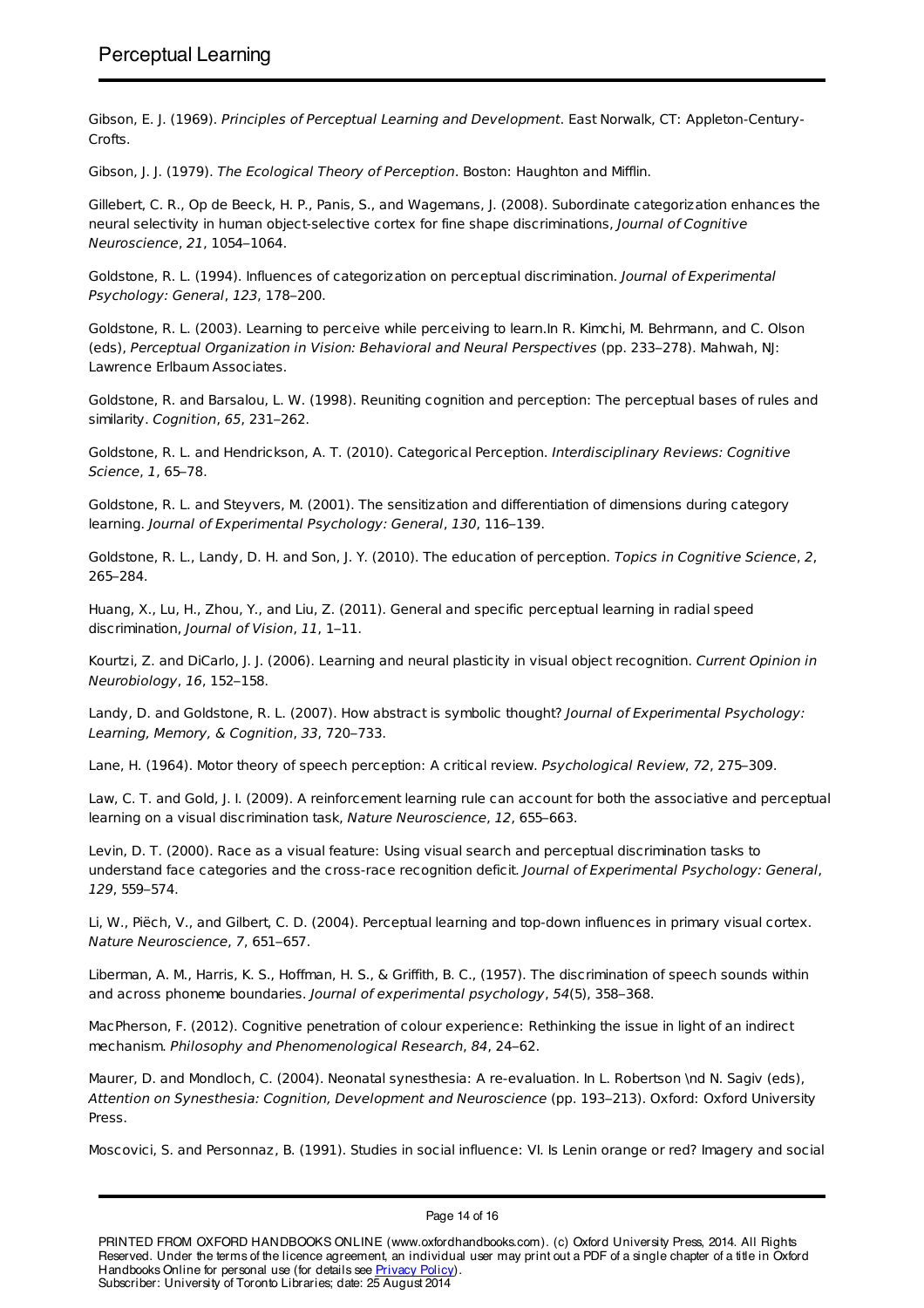influence. European Journal of Social Psychology, 21, 101–118.

Needham, A., Dueker, G.L., and Lockhead, G. (2005). Infants' formation and use of categories to segregate objects. Cognition, 94, 215–240.

Nosofsky, R. M. (1986). Attention, similarity, and the identification–categorization relationship. Journal of Experimental Psychology: General, 115, 39–57.

Olshausen, B. A. and Field, D. J. (1996). Emergence of simple-cell receptive field properties by learning a sparse code for natural images. Nature, 381, 607–609.

Peterson, M. A. and Gibson, B. S. (1994). Must figure–ground organization precede object recognition? An assumption in peril. Psychological Science, 5, 253–259.

Peterson, M. A. and Lampignano, D. W. (2003). Implicit memory of novel figure–ground displays includes a history of cross-border competition. Journal of Experimental Psychology: Human Perception and Performance, 29, 808– 822.

Puel, J. L., Bonfils, P. and Pujol, R. (1988). Selective attention modifies the active micromechanical properties of the cochlea. Brain Research, 447, 380–383.

Pylyshyn, Z.W. (1999). Is vision continuous with cognition? The case for cognitive impenetrability of visual perception. Behavioral and Brain Sciences, 22, 341–423.

Pylyshyn, Z. (2003). Seeing and Visualizing: It's not what you Think. Cambridge, MA: The MIT Press.

Quine, W. V. (1977). Natural kinds. In W. V. Quine, Ontological Relativity and Other Essays. New York: Columbia University Press: 114–138.

Quinn, P. C., and Bhatt, R. S. (2006). Are some Gestalt principles deployed more readily than others during early development? The case of lightness versus form similarity. Journal of Experimental Psychology: Human Perception and Performance, 32, 1221–1230.

Raftopoulos, A. (2001). Perceptual learning meets philosophy: cognitive penetrability of perception and its philosophical implications. In J. D. Moore and K. Stenning (eds), Proceedings of the 23nd Annual Conference of the Cognitive Science Society (pp. 802–808). Mahwah, NJ: Lawrence Erlbaum.

Repp, B. H. (1984). Categorical perception: Issues, methods, findings. Speech and Language: Advances in basic research and practice, 10, 243–335.

Rumelhart, D. E. and Zipser, D. (1985). Feature discovery by competitive learning. Cognitive Science, 9, 75–112.

Salapatek, P. and Kessen, W. (1973). Prolonged investigation of a plane geometric triangle by the human newborn. Journal of Experimental Child Psychology, 15, 22–29.

Schyns, P. G., Goldstone, R. L., and Thibaut, J. P. (1998). The development of features in object concepts. Behavioral and Brain Sciences, 21, 1–54.

Sekuler, A. B., Palmer, S. E., and Flynn, C. (1994). Local and global processes in visual completion. Psychological Science, 5, 260–267.

Shiffrin, R. M. and Lightfoot, N. (1997). Perceptual learning of alphanumeric-like characters. In R. L. Goldstone, P. G. Schyns, and D. L. Medin (eds), The Psychology of Learning and Motivation, Volume 36 (pp. 45–82). San Diego: Academic Press.

Shiu, L. P. and Pashler, H. (1992). Improvement in line orientation discrimination is retinally local but dependent on cognitive set. Perception & Psychophysics, 52, 582–588.

Smith, L. B. and Kemler, D. G. (1978). Levels of experienced dimensionality in children and adults. Cognitive Psychology, 10, 502–532.

Page 15 of 16